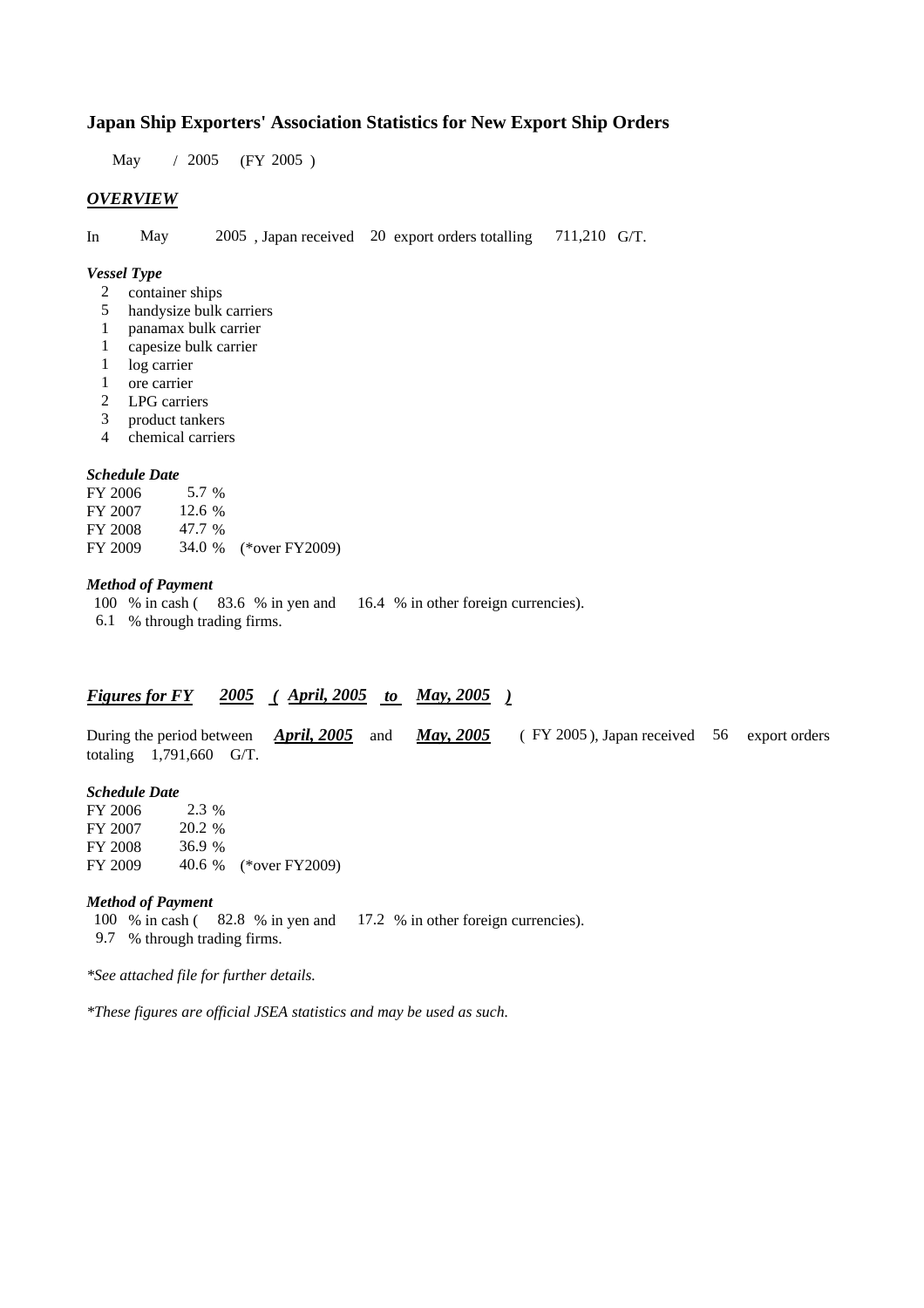## New Export Orders Placed in May 2005 (FY 2005) Based on Fiscal Year

Description Apr 04 to Mar 05 Apr 04 to Jan 05 February 2005 March 2005 April 2005 May 2005 Apr 05 to May 05 Jan 05 to May 05<br>No. 1 G/T No. 1 G/T No. 1 G/T No. 1 G/T No. 1 G/T No. 1 G/T No. 1 G/T No. 1 G/T No. 1 G/T No. 1 G  $No.$   $G/T$ T || No. | G/T || No. | G/T || No. | G/T || No. | G/T || G/T || No. | G/T || No. | G/T || No. | G/T General Cargos | 24 | 773,050|| 15| 296,750| 7| 421,900| 2| 54,400| 8| 86,700| 2| 180,000| 10| 266,700|| 19| 743,000 Bulk Carriers 1900| 10,093,100|| 164| 8,825,000| 4| 144,650| 22| 1,123,450| 17| 770,950| 9| 396,800| 26| 1,167,750|| 65| 3,003,550 Tankers 1077| 7,705,970|| 96| 7,377,470| 2| 33,600| 9| 294,900| 11| 222,800| 9| 134,410| 20| 357,210|| 39| 1,275,410 Combined Carriers 1 0 0 0 0 0 0 0 0 0 0 0 0 0 0 0 0 **Others** s and  $\vert 0$  0 0 0 0 0 0 0 0 0 0 0 0 0 0 0 Total 321 18,572,120 275 16,499,220 13 600,150 33 1,472,750 36 1,080,450 20 711,210 56 1,791,660 123 5,021,960 FY 2004 / FY 2003 (%) \* 71.3 69.7 118.4 78.5 96.7 140.9 110.4 \*\* 86.6 In CGT8,574,539 7,446,544 399,655 728,340 656,450 407,971 1,064,421 2,766,926

*Figures for shipbulding orders of 500 G/T and over for export as steel vessels placed with JSEA members are covered.*

\*FY 2004/FY2003

\*\*Calender Year 2004

JSEA (June 2005)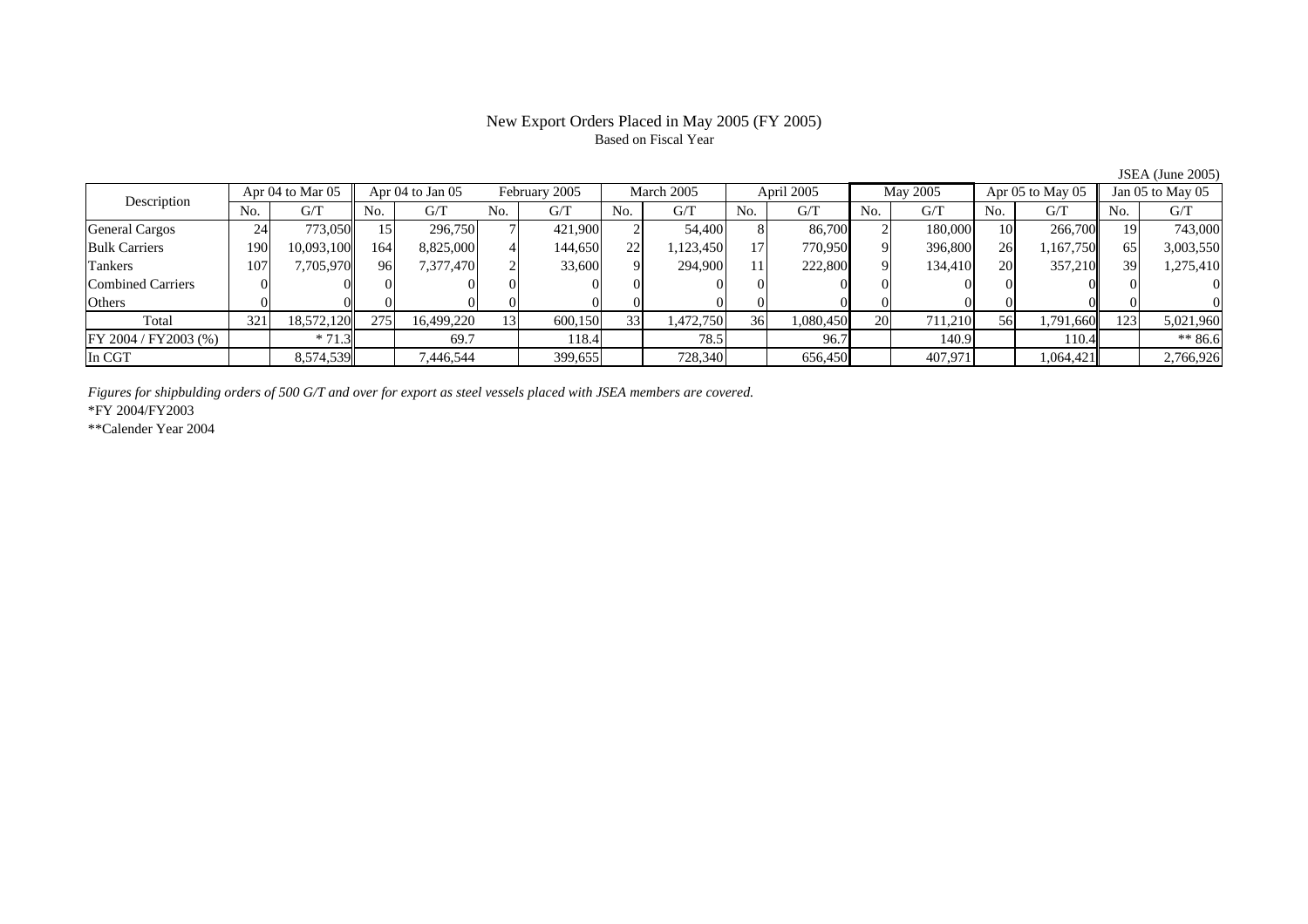# Based on Fiscal Year

Description Apr 04 to Mar 05 Apr 04 to Jan 05 February 2005 March 2005 April 2005 May 2005 Apr 05 to May 05 Jan 05 to Apr 05<br>No. 1 G/T No. 1 G/T No. 1 G/T No. 1 G/T No. 1 G/T No. 1 G/T No. 1 G/T No. 1 G/T No. 1 G/T No. 1 G No.  $G/T$ T || No. | G/T || No. | G/T || No. | G/T || No. | G/T || G/T || No. | G/T || No. | G/T || No. | G/T General Cargos († 17 523,454 11 250,921 3 97,735 3 174,798 1 13,694 1 24,955 2 38,649 10 332,318 Bulk Carriers 1999| 8,549,973|| 155| 6,678,619| 21| 826,482| 23| 1,044,872| 17| 676,802| 7| 289,739| 24| 966,541|| 90| 3,896,667 Tankers 788| 4,255,978|| 66| 3,592,214| 4| 380,821| 8| 282,943| 8| 420,030| 4| 256,598| 12| 676,628|| 30| 1,686,189 Combined Carriers 0 0 0 0 0 0 0 0 0 0 0 0 0 0 0 0 **Others** s and  $1$  115,875 1 115,875 0 0 0 0 0 0 0 0 0 0 0 0 Total 295 13,445,280 233 10,637,629 28 1,305,038 34 1,502,613 26 1,110,526 12 571,292 38 1,681,818 130 5,915,174 FY 2004 / FY2003 (%) \* 116.6 112.6 131.7 137.3 111.6 73.1 94.7 \*\* 105.6 In CGT6,731,127 5,328,360 615,391 787,376 550,169 256,393 806,562 2,839,188

*Deliveries of new shipbuilding orders of 500 G/T and over for export as steel vessels placed with JSEA members are covered.*

\*FY 2004/FY2003

\*\*Calender Year 2004

JSEA (June 2005)

# Export Ships Delivered in May 2005 (FY 2005)